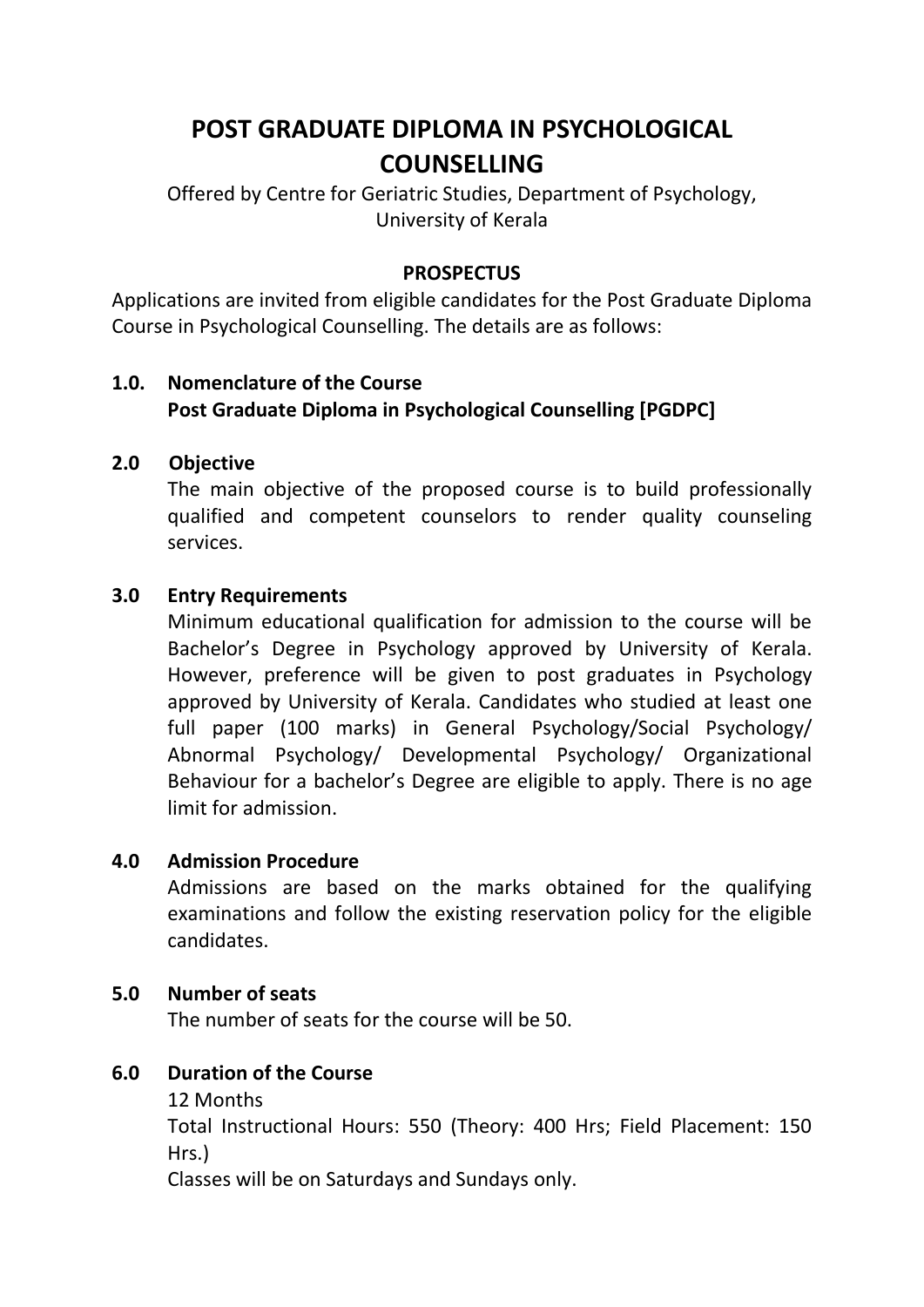# **7.0 Medium of Instruction:** English

**8.0 Fee**:

Course Fee: Rs.15, 000/- Department Development Fund: 500/-

# **9.0 Content of the Course**

Course structure and scheme is given in the table.

| Paper | <b>Title</b>                     | <b>Marks</b> |
|-------|----------------------------------|--------------|
| 1.    | <b>Basics of Counselling</b>     | 100          |
| 2.    | Perspectives on Mental Health    | 100          |
| 3.    | Theoretical views<br>and         | 100          |
|       | <b>Techniques of Counselling</b> |              |
| 4.    | <b>Family Counselling</b>        | 100          |
| 5.    | <b>Geriatric Counselling</b>     | 100          |
| 6.    | <b>Practical &amp; Viva-voce</b> |              |
|       | Field Visit Report &<br>Case     | 30           |
|       | <b>Studies</b>                   |              |
|       | <b>Counselling Practical</b>     | 20           |
|       | <b>Comprehensive Viva-voce</b>   | 50           |
|       | <b>GRAND TOTAL</b>               | 600          |

# **Structure and Scheme of the Course**

#### **10.0 Registration Fees:**

All candidates are requested to submit the filled up application form along with Registration Fee on or before 28<sup>th</sup> February 2022. Registration Fee (Rs. 100/-) shall be made by way of DD in favour of 'Center for Geriatric Studies' payable at SBI, Kariavattom.

# **Mailing Address:**

The Director,

Center for Geriatric Studies,

Department of Psychology,

University of Kerala,

Kariavattom campus, Thiruvananthapuram-695581

For more details:

Contact the Director (Mob: 9447221421)